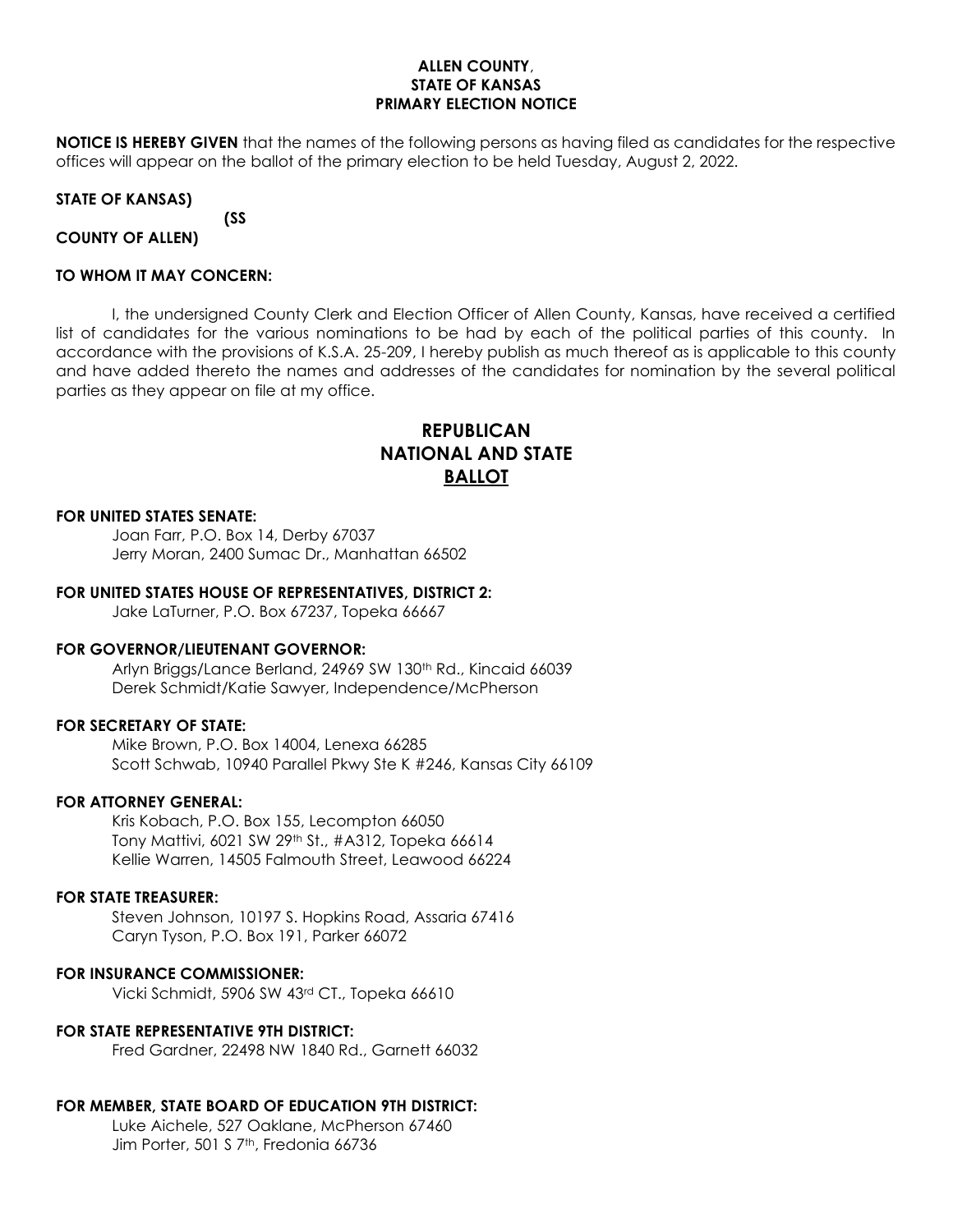# **COUNTY BALLOT**

## **FOR ALLEN COUNTY COMMISSIONER 1ST DISTRICT:**

Jerry E. Daniels, 1689 California, Humboldt 66748

## **TOWNSHIP BALLOT**

**FOR TOWNSHIP CLERK OF COTTAGE GROVE TOWNSHIP:**

None

## **FOR TOWNSHIP CLERK OF DEER CREEK TOWNSHIP:**

Carla Nemecek, P.O. Box 154, Iola 66749

- **FOR TOWNSHIP CLERK OF ELSMORE TOWNSHIP:** Karen Price, 112 E. 2nd Street, Elsmore 66732
- **FOR TOWNSHIP CLERK OF GENEVA TOWNSHIP:** Charles Bruce Michael, 1570 1000<sup>th</sup> St., Iola 66749

## **FOR TOWNSHIP CLERK OF HUMBOLDT TOWNSHIP:**

Larry Hoepker, 1745 Georgia Rd., Humboldt 66748

**FOR TOWNSHIP CLERK OF IOLA TOWNSHIP:**

None

## **FOR TOWNSHIP CLERK OF LOGAN TOWNSHIP:**

Chris Woods, 455 Hawaii Rd, Humboldt 66748

## **FOR TOWNSHIP CLERK OF MARMATON TOWNSHIP:**

None

## **FOR TOWNSHIP CLERK OF OSAGE TOWNSHIP:**

None

## **FOR TOWNSHIP CLERK OF SALEM TOWNSHIP:**

Mary Dunn, 2320 Florida Rd., Humboldt 66748

## **PRECINCT COMMITTEEMEN AND PRECINCT COMMITTEEWOMEN BALLOT**

## **CARLYLE TOWNSHIP:**

David E. Regehr, 1760 1400 St, Iola 66749 Deborah C. Regehr, 1760 1400 St, Iola 66749

## **COTTAGE GROVE TOWNSHIP:**

Garry E. Daniels, 1700 Arizona Rd, Humboldt 66748 Debra K. Daniels, 1700 Arizona Rd, Humboldt 66748

### **DEER CREEK TOWNSHIP:**

Kent L. Thompson, 1816 2800 St, LaHarpe 66751 Susan M. Thompson, 1816 2800 St, LaHarpe 66751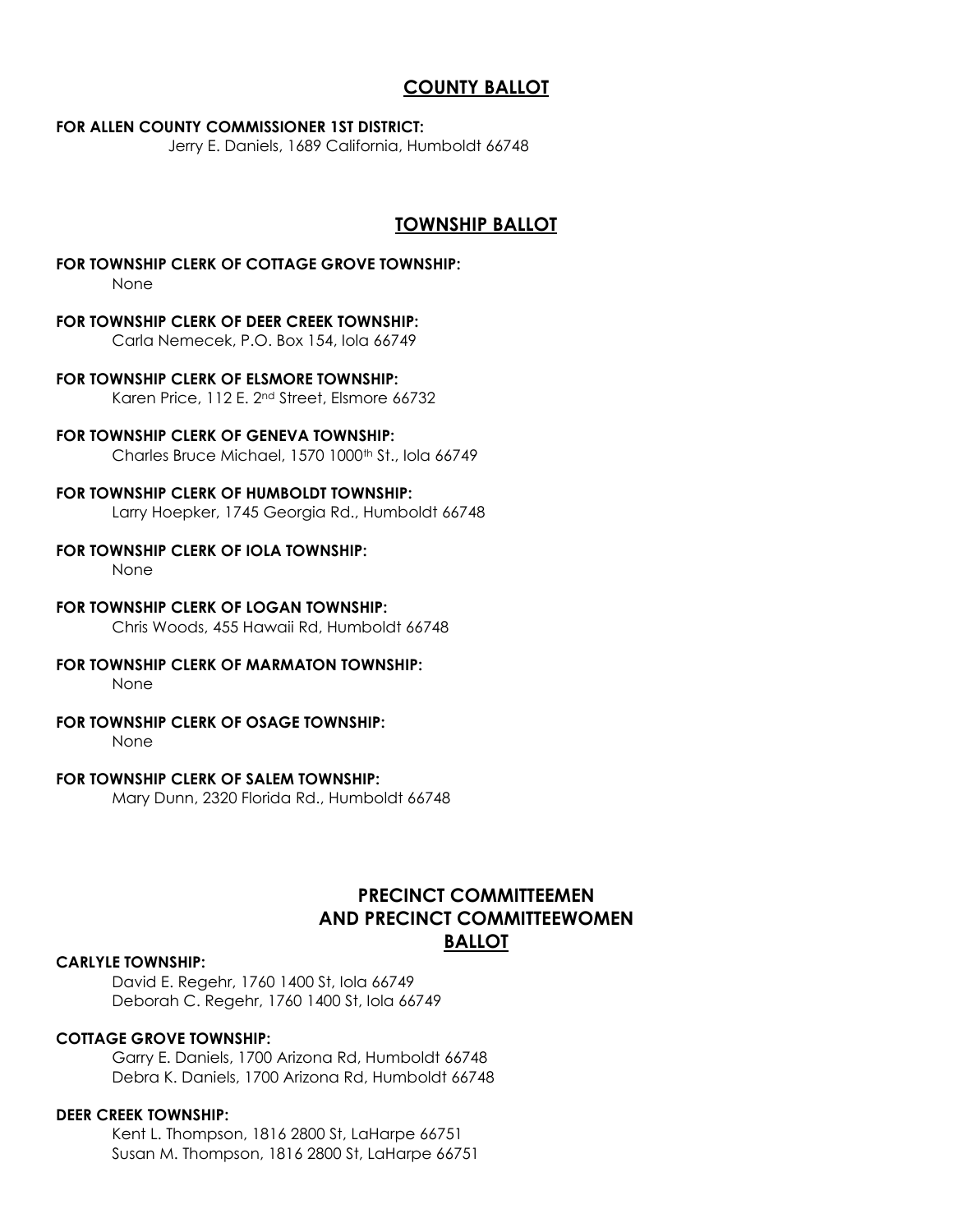## **EAST ELM TOWNSHIP:**

Harry Jameson Lee, Jr, 302 S. Washington, LaHarpe 66751 Joyce E. Lee, 302 S. Washington, LaHarpe 66751

## **WEST ELM TOWNSHIP:**

No candidate for Committeeman No candidate for Committeewoman

### **NORTH ELSMORE TOWNSHIP:**

No candidate for Committeeman No candidate for Committeewoman

## **SOUTH ELSMORE TOWNSHIP:**

Lon Hale, 151 4800<sup>th</sup> St., Savonburg 66772 Kathy L. Hale, 151 4800<sup>th</sup> St., Savonburg 66772

### **GENEVA TOWNSHIP:**

Craig Mentzer, 230 Texas Rd, Neosho Falls 66758 Denise Mentzer, 230 Texas Rd, Neosho Falls 66758

## **HUMBOLDT TOWNSHIP:**

No candidate for Committeeman No candidate for Committeewoman

## **NORTH IOLA TOWNSHIP:**

No candidate for Committeeman No candidate for Committeewoman

#### **SOUTH IOLA TOWNSHIP:**

Larry W. Crawford, 1821 S. State St, Iola 66749 Carol Crawford, 1821 S. State St, Iola 66749

## **LOGAN TOWNSHIP:**

Richard Works, 720 600 St., Humboldt 66748 Karen Works, 720 600 St., Humboldt 66748

## **MARMATON TOWNSHIP:**

No candidate for Committeeman Darolyn (Crickett) Maley, 308 E. Church St., Moran 66755

### **OSAGE TOWNSHIP:**

No candidate for Committeeman Jenny Spillman, 1741 US Hwy 59, Moran 66755

### **SALEM TOWNSHIP:**

Loren Korte, 2141 Iowa Rd., Humboldt 66748 No candidate for Committeewoman

## **HUMBOLDT -WARD 1**

No candidate for Committeeman No candidate for Committeewoman

#### **HUMBOLDT -WARD 2**

Robert E. Johnson, II, 320 N 16th St, Humboldt 66748 Melanie L. Johnson, 320 N 16<sup>th</sup> St, Humboldt 66748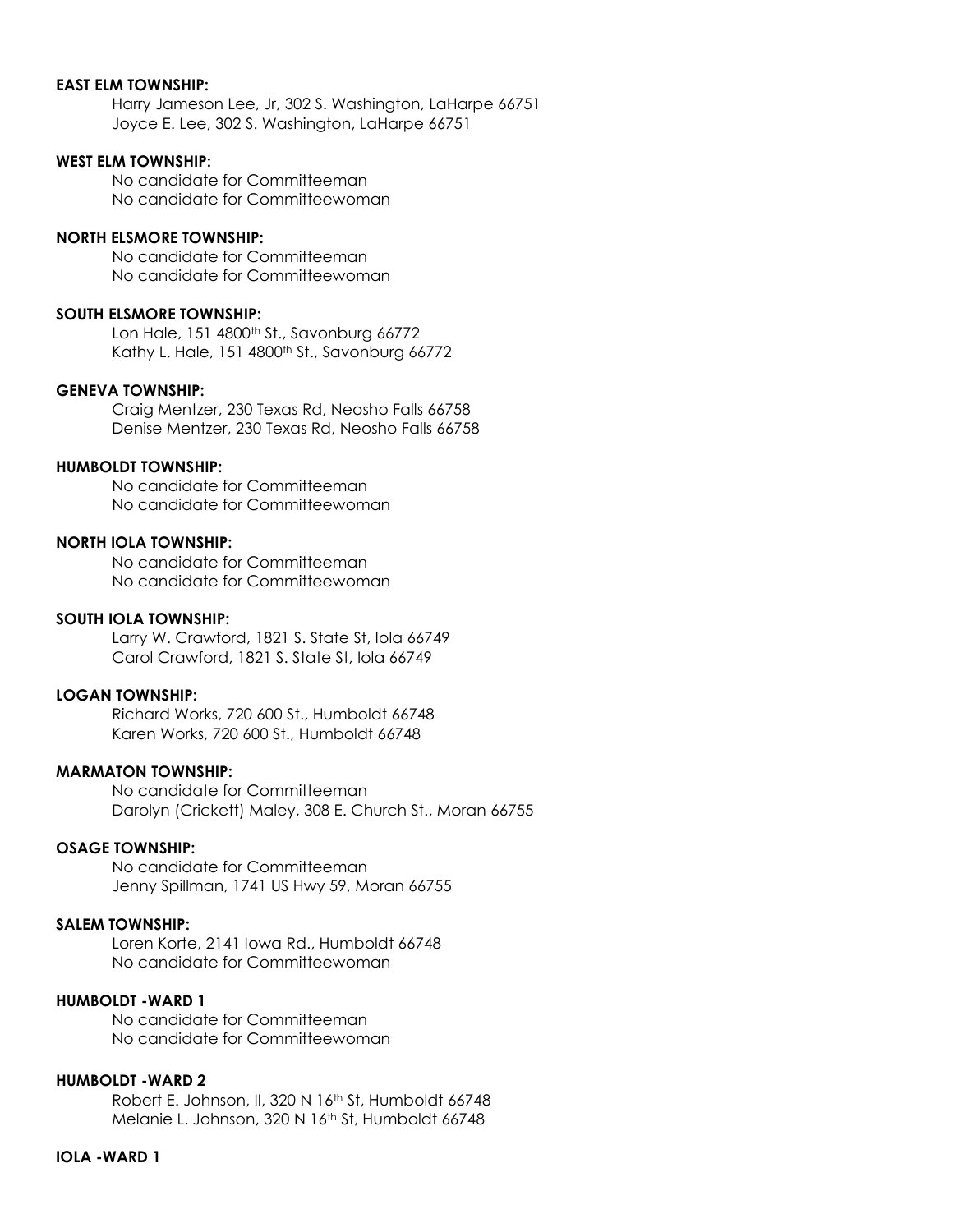Jim Talkington, 20 W Buchanan, Iola 66749 No candidate for Committeewoman

## **IOLA -WARD 2**

Gary G. McIntosh, 1006 E. Garfield, Iola, 66749 Shannon Patterson, 1302 Redbud Ln., Iola 66749

## **IOLA -WARD 3**

Walter F. Regehr, Jr, 622 S. Cottonwood St, Iola 66749 Mary Ann Regehr, 622 S. Cottonwood St, Iola 66749

## **IOLA -WARD 4**

Bruce Symes, 410 N. Oak, Lot 6, Iola 66749 No candidate for Committeewoman

# **DEMOCRATIC NATIONAL AND STATE BALLOT**

## **FOR UNITED STATES SENATE:**

Mike Andra, 110 South Forestview Court, Wichita 67235 Paul Buskirk, 2804 Meadow Dr, Lawrence 66047 Mark R. Holland, 435 N. 19<sup>th</sup> Street, Kansas City 66102 Robert Klingenberg, PO Box 2524, Salina 67401 Michael Soetaert, 700 Lowe St., Apt 3, Alta Vista 66834 Patrick Wiesner, 6750 W. 93rd, Suite 220, Overland Park 66212

## **FOR UNITED STATES HOUSE OF REPRESENTATIVES, DISTRICT 2:**

Patrick Schmidt, 1529 SW Medford, Topeka 66604

### **FOR GOVERNOR/LIEUTENANT GOVERNOR:**

Richard S. Karnowski/Barry J. Franco, 541 Emmett Street, Box 444, Emmett 66422 Laura Kelly/David Toland, 1 SW Cedar Crest Rd., Topeka 66606

### **FOR SECRETARY OF STATE:**

Jeanna Repass, P.O. Box 24284, Overland Park 66283

## **FOR ATTORNEY GENERAL:**

Chris Mann, 3514 Clinton Pkwy Ste 108, Lawrence 66047

## **FOR STATE TREASURER:**

Lynn W. Rogers, 912 Spaulding, Wichita 67203

### **FOR INSURANCE COMMISSIONER:**

Kiel Corkran, 14201 W. 138th Ter., Olathe 66062

### **FOR STATE REPRESENTATIVE 9TH DISTRICT:**

Alana Cloutier, 923 Cherokee St., Humboldt 66749

## **FOR MEMBER, STATE BOARD OF EDUCATION 9TH DISTRICT:**

None

## **COUNTY BALLOT**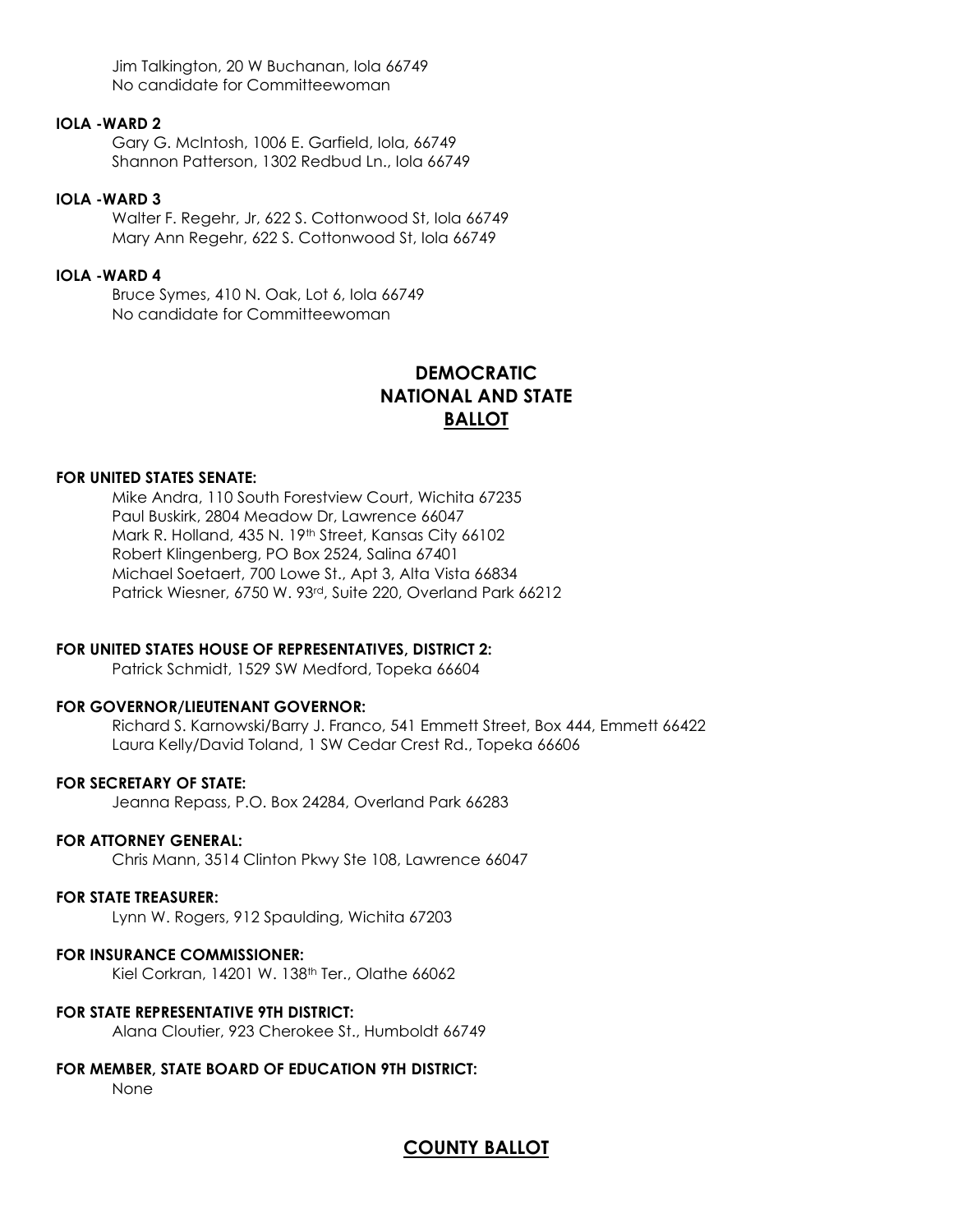### **FOR ALLEN COUNTY COMMISSIONER 1ST DISTRICT:**

None

## **TOWNSHIP BALLOT**

#### **FOR TOWNSHIP CLERK OF COTTAGE GROVE TOWNSHIP:**

None

**FOR TOWNSHIP CLERK OF DEER CREEK TOWNSHIP:**

None

- **FOR TOWNSHIP CLERK OF ELSMORE TOWNSHIP:** None
- **FOR TOWNSHIP CLERK OF GENEVA TOWNSHIP:** None
- **FOR TOWNSHIP CLERK OF HUMBOLDT TOWNSHIP:**

None

**FOR TOWNSHIP CLERK OF IOLA TOWNSHIP:**

None

**FOR TOWNSHIP CLERK OF LOGAN TOWNSHIP:**

None

- **FOR TOWNSHIP CLERK OF MARMATON TOWNSHIP:** Brenda G. Armstrong, 3480 North Dakota Rd., Moran 66755
- **FOR TOWNSHIP CLERK OF OSAGE TOWNSHIP:**

None

## **FOR TOWNSHIP CLERK OF SALEM TOWNSHIP:**

None

# **PRECINCT COMMITTEEMEN AND PRECINCT COMMITTEEWOMEN BALLOT**

### **CARLYLE TOWNSHIP:**

No candidate for Committeeman Connie Burrow, 1280 Utah Rd, Iola, 66749

## **COTTAGE GROVE TOWNSHIP:**

No candidate for Committeeman No candidate for Committeewoman

## **DEER CREEK TOWNSHIP:**

No candidate for Committeeman No candidate for Committeewoman

## **EAST ELM TOWNSHIP:**

No candidate for Committeeman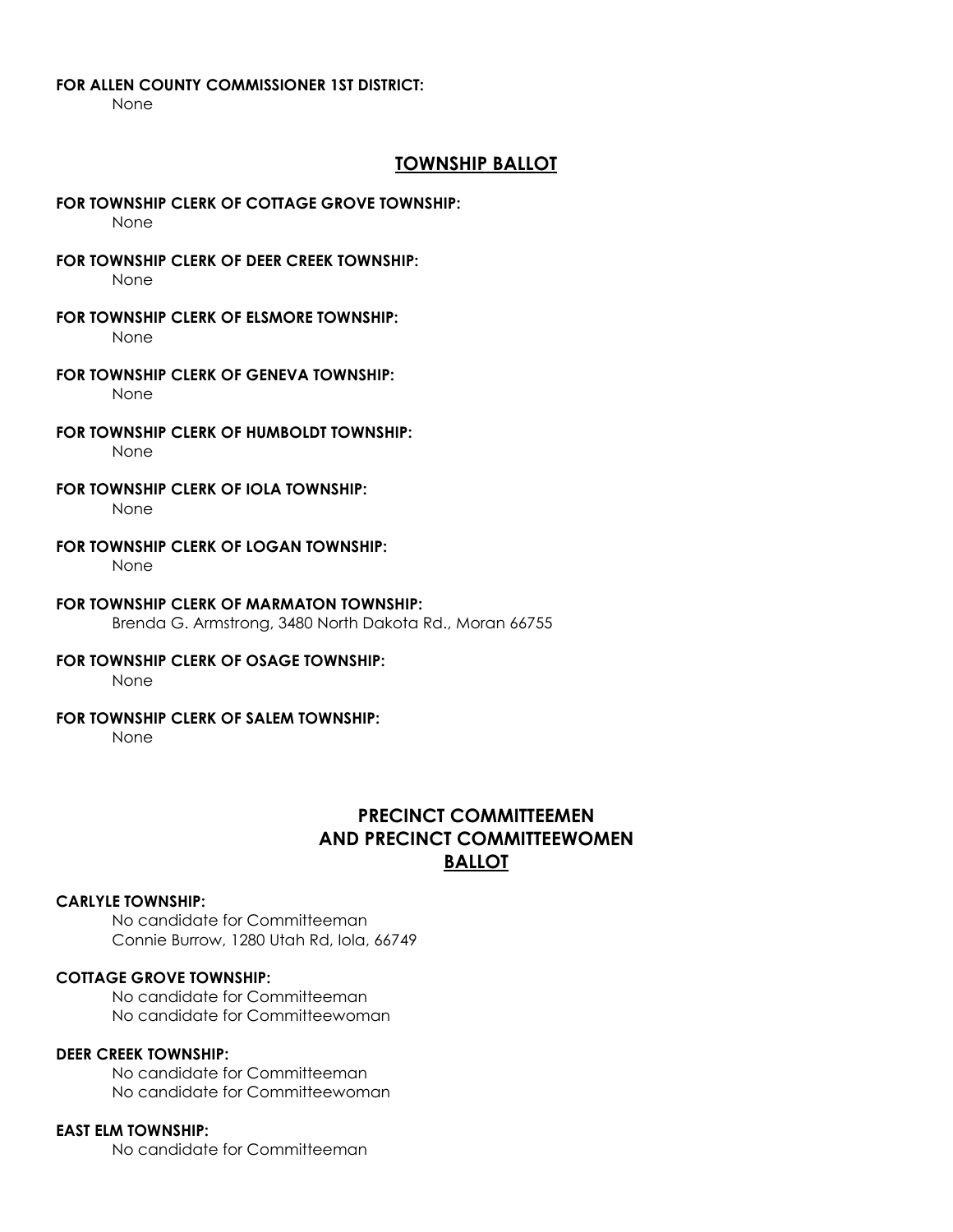No candidate for Committeewoman

### **WEST ELM TOWNSHIP:**

Jacob T. Knight, 2 Barney Ln., Iola 66749 Kristin M Wright, 1854 US Hwy 54, Iola 66749

## **NORTH ELSMORE TOWNSHIP:**

No candidate for Committeeman No candidate for Committeewoman

### **SOUTH ELSMORE TOWNSHIP:**

No candidate for Committeeman No candidate for Committeewoman

## **GENEVA TOWNSHIP:**

No candidate for Committeeman No candidate for Committeewoman

## **HUMBOLDT TOWNSHIP:**

No candidate for Committeeman No candidate for Committeewoman

### **NORTH IOLA TOWNSHIP:**

No candidate for Committeeman No candidate for Committeewoman

## **SOUTH IOLA TOWNSHIP:**

No candidate for Committeeman No candidate for Committeewoman

## **LOGAN TOWNSHIP:**

No candidate for Committeeman No candidate for Committeewoman

### **MARMATON TOWNSHIP:**

No candidate for Committeeman Dorothy Botts Sparks, 4690 Minnesota Rd., Moran 66755

## **OSAGE TOWNSHIP:**

No candidate for Committeeman Michelle Meiwes, 3891 S. Dakota Rd., Moran 66755

## **SALEM TOWNSHIP:**

No candidate for Committeeman No candidate for Committeewoman

## **HUMBOLDT -WARD 1**

Mike Bruner, 1002 Pecan, Humboldt 66748 Alana Wildflower Cloutier, 923 Cherokee St., Humboldt 66748